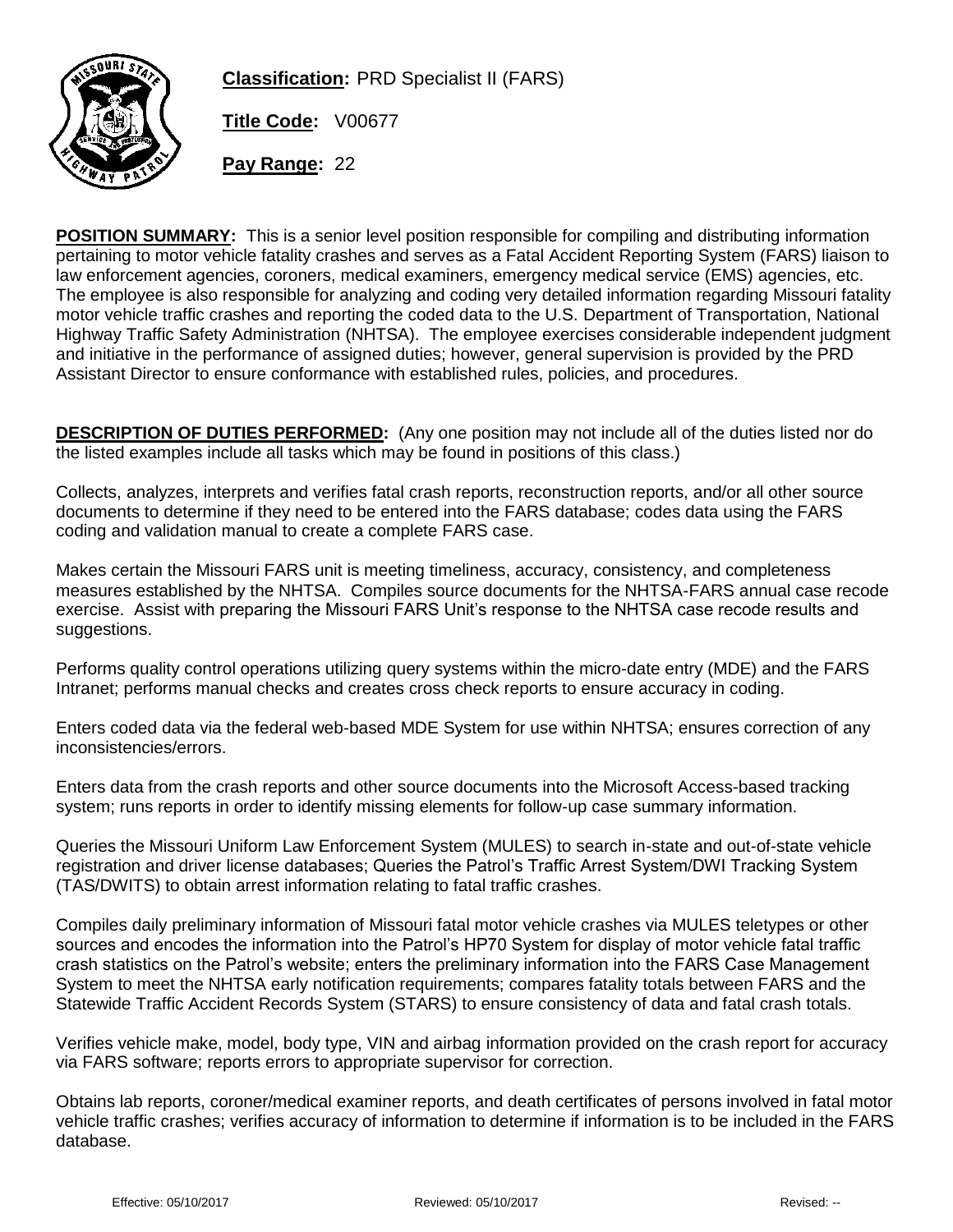## **Classification:** PRD Specialist II (FARS) **Page 2** Page 2

Reviews various reports and other data to obtain roadway information, crash location accuracy, EMS response time, EMS Agency and medical facility crash victim was transported to, cause of death, etc.; enters appropriate data from the reports into the FARS database as applicable.

Serves as an assistant Custodian of Records in absence of the director and assistant director by appearing in court when subpoenaed, processing requests for records, certifying traffic records as official copies of records kept as part of normal MSHP business, and controlling access to closed records.

Assists other state FARS units with their fatal crash coding and case processing upon request from the NHTSA. Assist other states with gleaning information from Missouri data sources for their fatal crash case processing.

Submits requests to Patrol troops and other agencies for corrected and or missing data regarding fatality crashes.

Collects and reviews information pertaining to specific causes of death to persons involving a motor vehicle, but do not meet the criteria of a motor vehicle crash, and encodes the information into the FARS MDE System.

Compiles statistical information and generates reports pertaining to fatal traffic crashes upon request.

Attends and participates in various workshops and training seminars (FARS System-wide Training, Coding Committee meetings, Coroners/Medical Examiners Conference, etc.); serves on regional and national FARS panel discussions as requested.

Designs, prepares, reviews, and revises the FARS procedural manual annual as required by NHTSA.

Performs various office duties (e.g., prepares correspondence for the director's signature, opens section mail, maintains records and files, etc.).

Operates standard office equipment (e.g., calculator, typewriter, personal computer, copy machine, facsimile machine, telephone, etc.).

May serve as a lead and give guidance to other personnel in the operation of the FARS activities.

Performs work-related travel as required.

Performs other related work as assigned.

## **REQUIRED KNOWLEDGE, SKILLS, AND ABILITIES:** Thorough knowledge of the FARS Coding and Validation Manual.

Thorough knowledge of ANSI D16 Manual on Classification of Motor Vehicle Traffic Accidents.

Thorough knowledge of web-based programs used in the collection and quality control of FARS data.

Working knowledge of Patrol's HP70 System.

Extensive knowledge of modern office practices, procedures, and equipment.

Knowledge of business English, spelling, and arithmetic.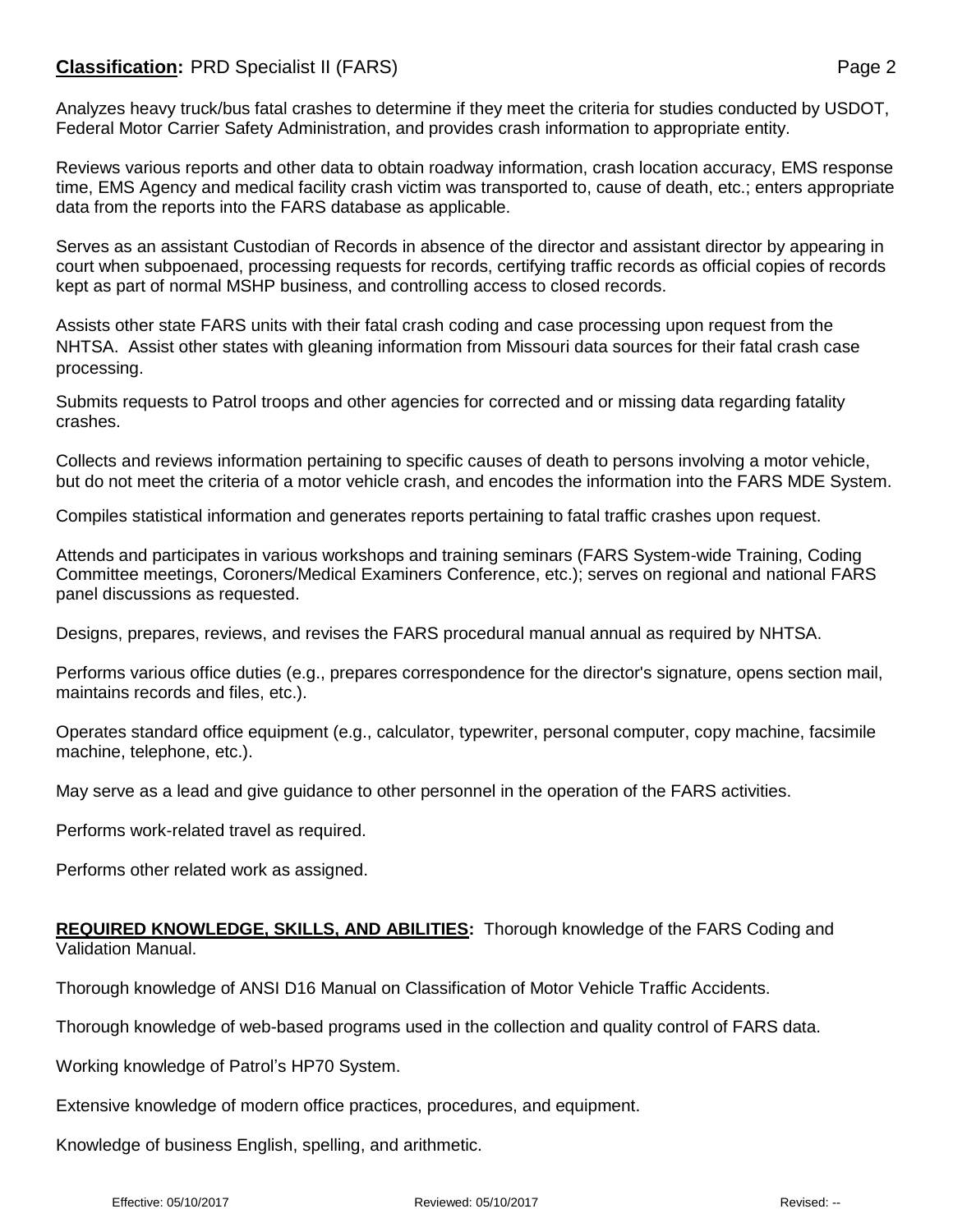## **Classification:** PRD Specialist II (FARS) **Page 3** Page 3

Knowledge of applicable statistical concepts and methods utilized by the NHTSA - FARS.

Knowledge of various forms of computer software (Excel, Outlook, Word, etc.).

Working knowledge of techniques and terms used in accident reconstruction.

Working knowledge of the Missouri Uniform Crash Report Preparation Manual.

Working knowledge of the Statewide Traffic Accident Records System (STARS).

Working knowledge of the Missouri Uniform Law Enforcement System (MULES).

Working knowledge of the Department of Revenue vehicle and driver record systems.

Working knowledge of the Traffic Arrest System/DWI Tracking System.

Ability to serve as a team leader and give guidance to others.

Ability to learn assigned tasks within a reasonable time, to adhere to prescribed routines, and to develop some skill in the operation of office appliances.

Ability to establish and maintain records and files (electronic and hardcopy).

Ability to work under pressure in order to produce a volume of work necessary to meet deadlines.

Ability to organize information and present it to a group in an understandable manner.

Ability to organize and plan work effectively.

Ability to multi-task and prioritize assignments.

Ability to compile and interpret statistical data.

Ability to work independently with little supervision.

Ability to understand and follow oral and written instructions.

Ability to think logically and to analyze and interpret problems assigned, particularly in the area of FARSrelated tasks.

Ability to make decisions in accordance with laws, policies, and regulations and apply these to work problems, issues, and tasks.

Ability to perform work-related travel, when required.

Ability to operate basic office equipment as detailed in the description of duties.

Ability to handle restricted and confidential information in a professional manner and maintain the information as such.

Ability to communicate in English clearly and concisely, both orally and in writing.

Ability to establish and maintain harmonious working relations with others.